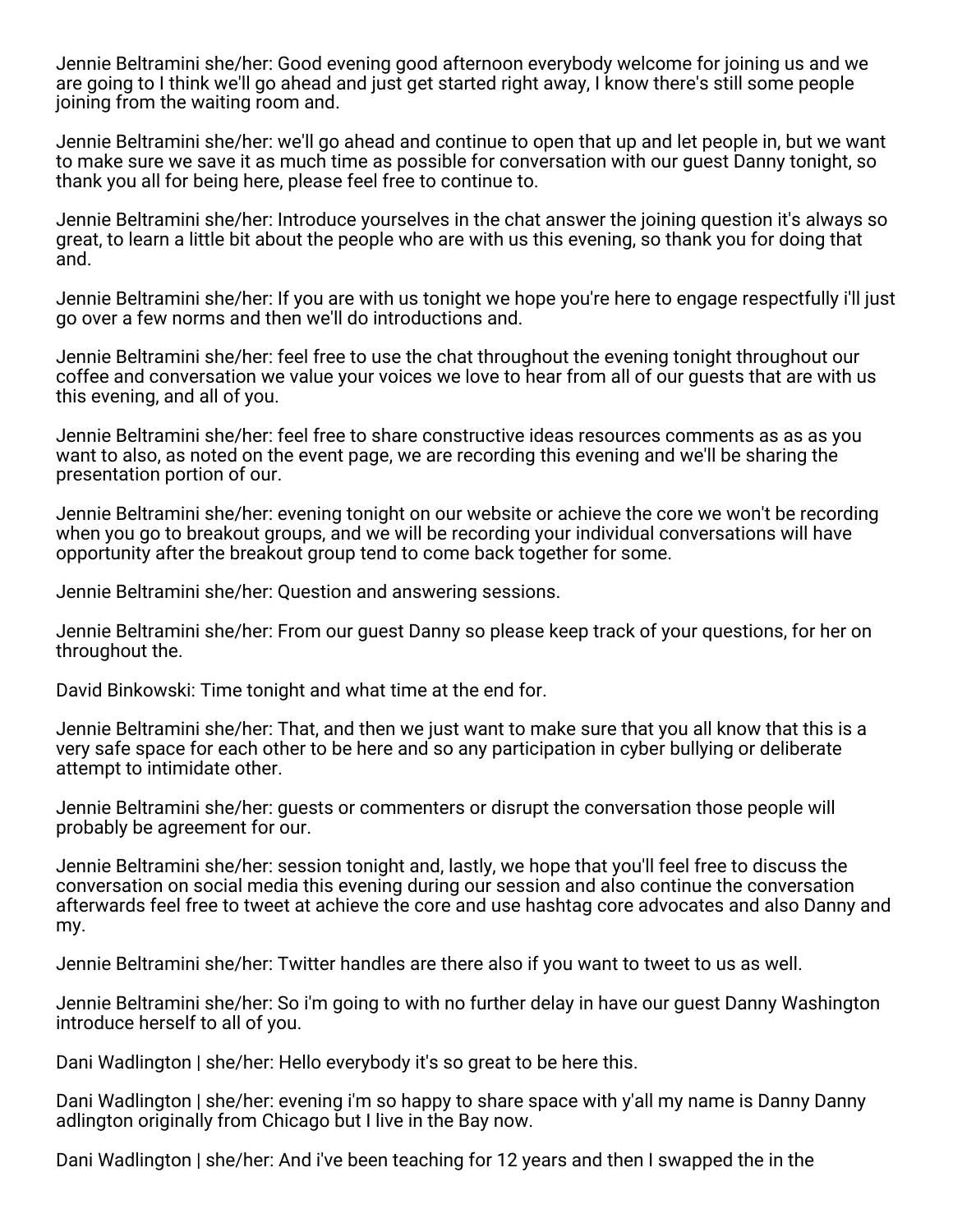classroom always taught math I loved math.

Dani Wadlington | she/her: Ever since I was ever since I was little and so i'm just happy to now be shifting that work to something that's a whole lot more critical than I think when I entered the field.

Dani Wadlington | she/her: And so i'm happy to share the knowledge that I have with y'all today and share a little bit about the work that I do both within and beyond the classroom.

Dani Wadlington | she/her: You guys.

Dani Wadlington | she/her: From Chicago I love it.

Jennie Beltramini she/her: Thanks Danny and you'll have lots every video have lots more time to learn a little bit more about Danny as the evening goes on tonight, but I wanted to share with you the reason, one of the reasons we're here is to share with you the.

Jennie Beltramini she/her: pathway to equitable math instruction, which is available at equitable math.org there are five strides is what it's called it's kind of like five different.

Jennie Beltramini she/her: chapters and an online.

Jennie Beltramini she/her: resource for educators who are interested in equitable math instruction and anti racist teaching practices.

Jennie Beltramini she/her: And we'll be talking a little bit more in depth about strike one tonight, which is called dismantling racism in mathematics instruction and Danny was one of the co authors of stride one and so.

Jennie Beltramini she/her: She has lots of insight and knowledge about about this, the toolkit and struggling, in particular, which will be sharing with us this evening.

Jennie Beltramini she/her: And so we're going to get right into our conversation, which is super exciting so i'd love Danny, thank you for being here and sharing your knowledge and wisdom with us i'd love for you to share, particularly at this very moment in time, why this work is so important for educators.

Dani Wadlington | she/her: I mean, I think the events of this past weekend.

Dani Wadlington | she/her: are more and more evidence of why we need to do this type of work.

Dani Wadlington | she/her: To see another black man lost another life lost.

Dani Wadlington | she/her: To police violence to state sanctioned violence and I want to name that is not just police violence, it is state sanctioned violence, and I think we need to think about it that way.

Dani Wadlington | she/her: Because we realized that public education is also state sanctioned, and so we need to really think about what it is that we're doing in our learning spaces.

Dani Wadlington | she/her: Because, if not there's going to be just continues in your cycles of oppression needs to break that we really need to break that.

Dani Wadlington | she/her: um when we think about the violence against Asian Americans that is happening right now like, we need to break that cycle.

Dani Wadlington | she/her: And I think that a lot of times we try to do that, outside of the math classroom where we say that it doesn't have a place inside of our math classrooms but our people are in math classrooms.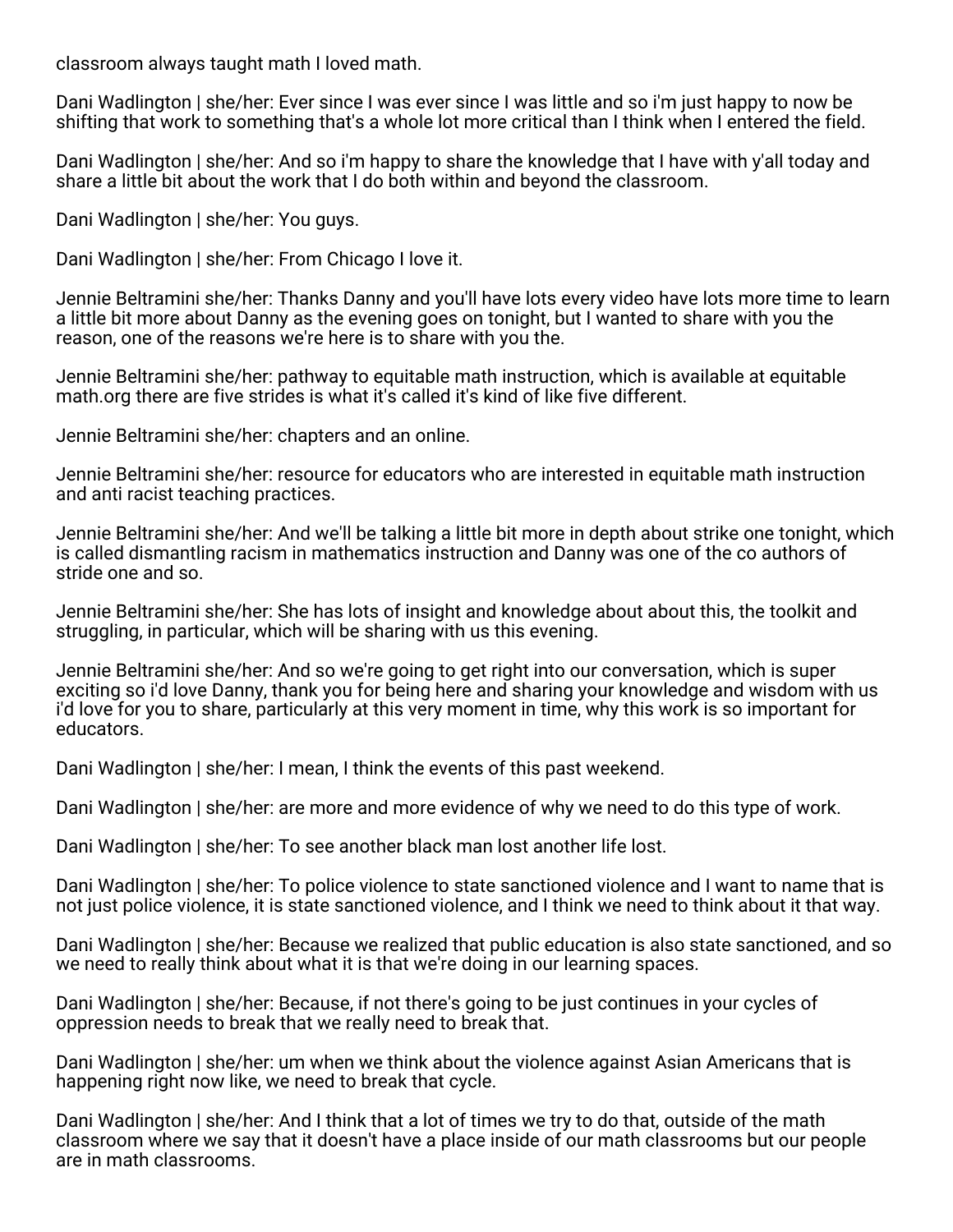Dani Wadlington | she/her: Our people experience this every day, and if we really believe in value in bringing the whole student to the classroom we cannot, we cannot ignore.

Dani Wadlington | she/her: Their experiences, we cannot ignore what they face, and we cannot separate our education from that that means that our math everything that we do needs to be in support of folks.

Dani Wadlington | she/her: And I feel wholeheartedly that we really need to be doing this type of work, not just now, because we're in this moment but forever until we get to a place where we're not in that, and even when we get there.

Dani Wadlington | she/her: So that we can prevent it from happening again.

Dani Wadlington | she/her: I think about i'm to write like specifically a MAC a few I think last week there was a story about that came out in the news about again.

Dani Wadlington | she/her: People using math and the Defense okay well, let me tell you a little bit about the problem, it was basically about slave owners and slavery and saying how many more slaves would a slave owner have to purchase in order to economical.

Dani Wadlington | she/her: Sorry i'm not sad because there's a lot happening in my home, so please.

Dani Wadlington | she/her: um, but I think about that, and we think that those stories are like oh my gosh sensational and they're far removed and they're not happening that way, but that was literally like two weeks ago.

Dani Wadlington | she/her: When a teacher attempting to bring math into their classroom did it in that kind of way, and then the school district apologizing but still justifying it as.

Dani Wadlington | she/her: Well, they were trying to understand the economic impacts of that time, but the economic impacts of that time well you can't reduce people.

Dani Wadlington | she/her: To that right like when you sort of reinforce this idea that people are commodities um even as you're apologizing it's like what what is that why, why is that happening, and so we can't we just can't like.

Dani Wadlington | she/her: We just can't keep doing this and again we think those things are far removed, but even.

Dani Wadlington | she/her: In that there's an article by Danny Martin that talks about anti blackness and they bring in all the sort of math problems that exist and show up in spaces and.

Dani Wadlington | she/her: you're like dang now it's 2013 dang now it's 2017 like that that's not that far and it continues to happen and people act shocked every time that it that it gets better it makes the news but also want to think about.

Dani Wadlington | she/her: Every time that it makes the news it's probably a whole lot more times that aren't making the news, and so we really just We really have to do this work because it's it's it's more than time we do more than time we We just need to do this now.

Jennie Beltramini she/her: Thank you for such like an emotional week to be having this conversation, and so I really appreciate your honesty and willingness to engage in a in a really tough.

Jennie Beltramini she/her: week for for a lot of people your you know your high school teacher and when you were talking, I was thinking about your students they've been in the system for 910 1112 years.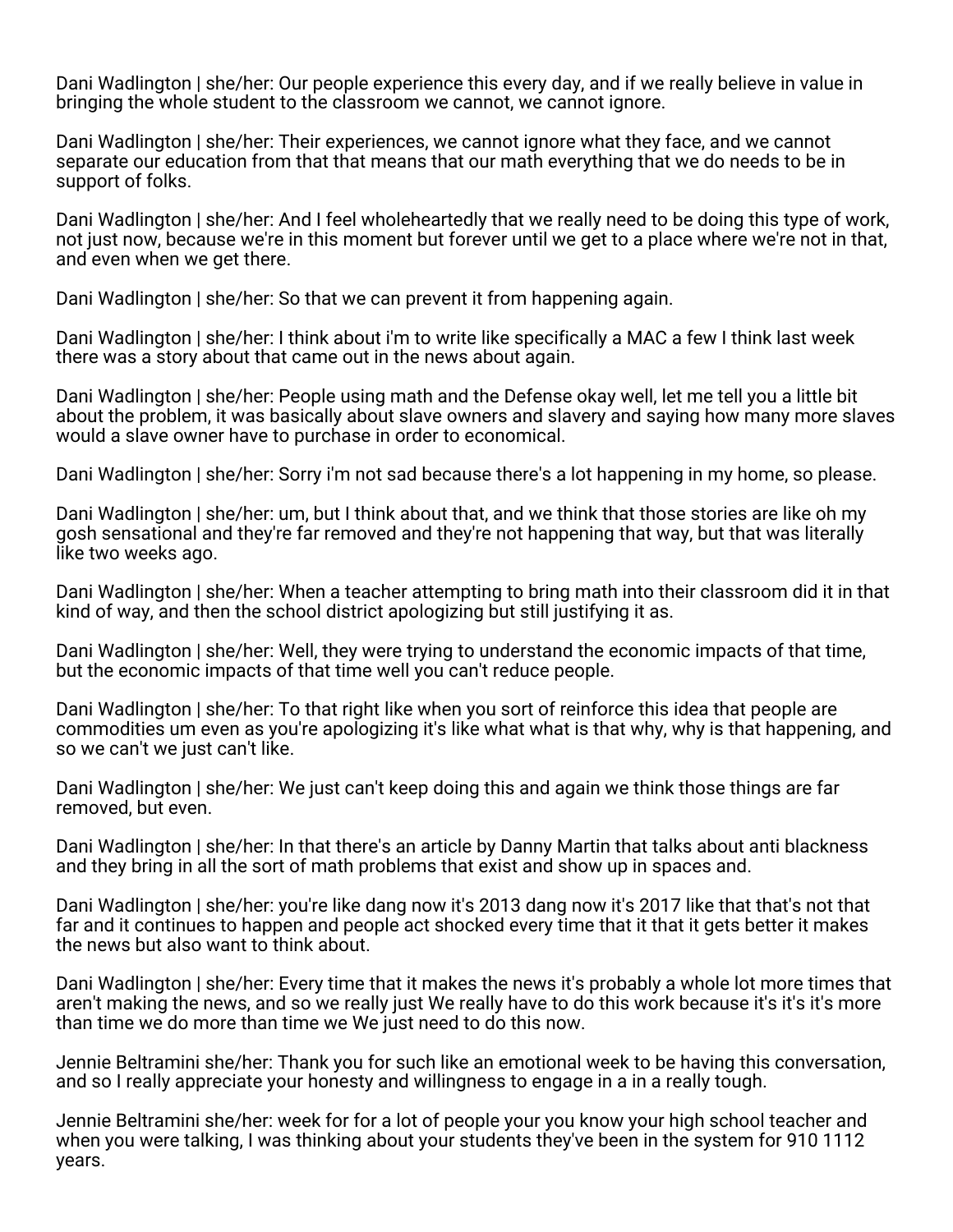Jennie Beltramini she/her: I don't know, do you have like stories of impact on on specific students are Oh, I want to stay in this like Why is this important and I don't know if you could bring in like even to a student perspective or a student level but.

Dani Wadlington | she/her: yeah I mean I think about even i'm even now so like.

Dani Wadlington | she/her: There was a day that like I paused and talked about like just sharing solidarity with with our agents, students and a student messaged me.

Dani Wadlington | she/her: And she was like this is the first teacher that has talked about this not see them until Wednesday this stuff happened over the weekend, I was like yeah.

Dani Wadlington | she/her: We saw the Monday we saw them Tuesday, this was you know advisory so I didn't see the summit, a Wednesday, and I was like and I felt like personally like.

Dani Wadlington | she/her: I hadn't said anything to right like so it took me a while, because I was still healing from it, and I was like i'm not in a space to have this conversation with students, but I know that it's important, which is why.

Dani Wadlington | she/her: I wanted to wait and so for me personally to I was in a space that was a little bit safer to to share um and that was very intentional again not trying to.

Dani Wadlington | she/her: I want to make it clear that, like I did that, because that's what I needed, but I also knew that I needed to share to show up for students, and so I did talk about her with my other students to but.

Dani Wadlington | she/her: When she was saying, like you're the first teacher to talk about it my heart broke, both with guilt for not saying something sooner, but then also that, like.

Dani Wadlington | she/her: I think I walked away from that conversation wondering if other teachers were going to address it, I think sometimes right like people do need time and space where we are people too.

Dani Wadlington | she/her: We are people too, so we, we have to take care of ourselves, in order to show up for our students but I wasn't sure.

Dani Wadlington | she/her: I wasn't sure that other students that other teachers were going to show up for that student in that way um and that like again, is why it's important because one Someone needs to and to I think that, particularly for teachers of color this falls on them.

Dani Wadlington | she/her: And for us like I think this is a call for for white allies and colleagues like sometimes you have to take on that burden.

Dani Wadlington | she/her: You have to take on that Labor you have to step up in that way, because sometimes we we are just tired we don't have it the same way, our kids don't always have it.

Dani Wadlington | she/her: um and I think that's really important, because I can fight and fight and fight, and I can do what we can do, and like our communities can do everything that we can do um but sometimes we need help.

Dani Wadlington | she/her: And not like help to do it for us not help to take over, and I think one of our like norms that kids education consulting that's my consulting firm and.

Dani Wadlington | she/her: We always have this norm of like step up step back and what that means it's not like you know take up space and talk if you're a person who doesn't talk much and like you know if you are a person who talks a lot, maybe step back know we say like.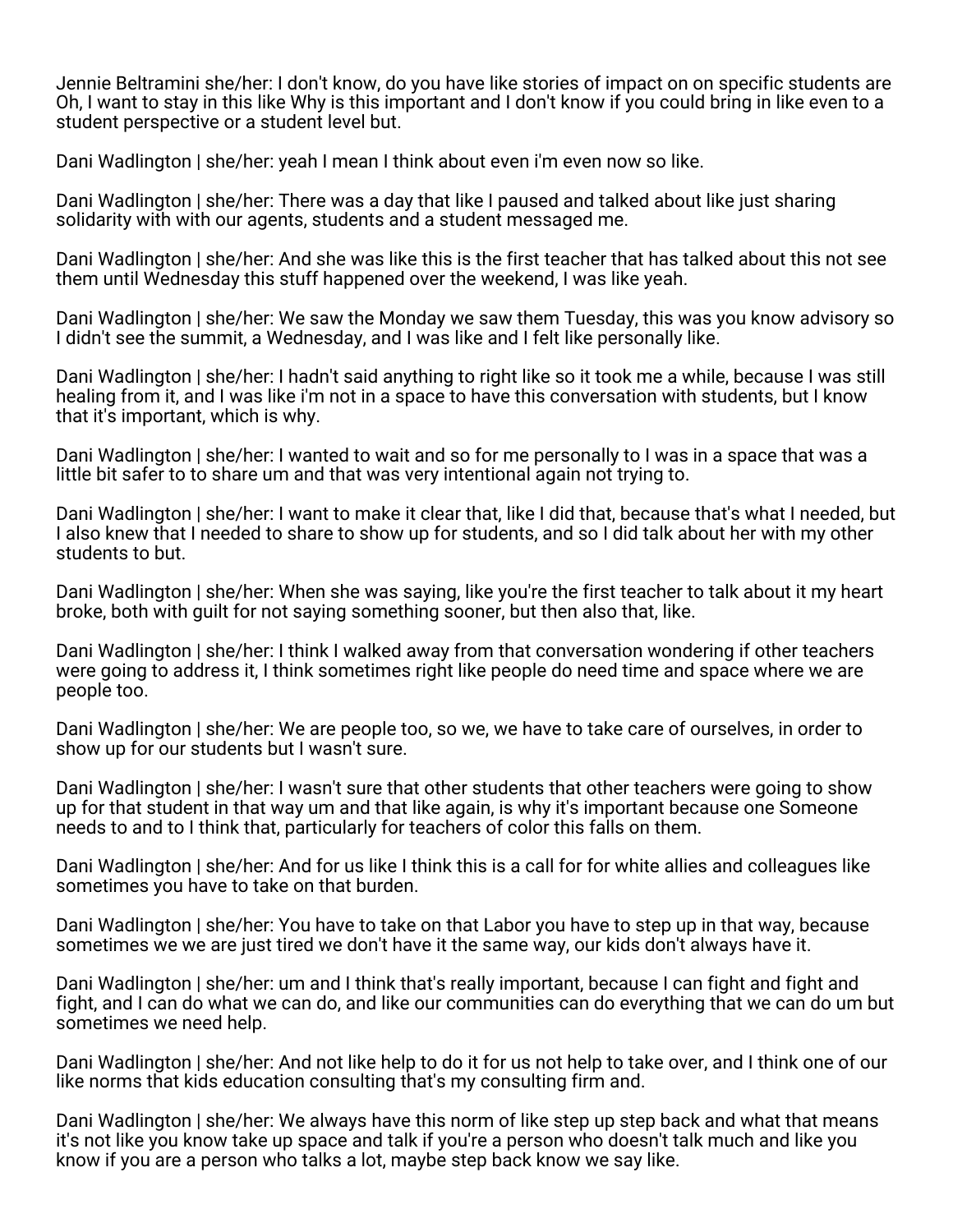Dani Wadlington | she/her: Why folks need to step up in Labor and people of color need to step up and power.

Dani Wadlington | she/her: Because that's that's that's what shifting the dynamics looks like that's what it takes because we can't hold all of this.

Dani Wadlington | she/her: Like we can't hold other Labor all the time we can't we can't do all the work and be there for students and be there for ourselves and be there for our communities and our families and not have that support so um.

Dani Wadlington | she/her: We want us to make sure that we do that.

Jennie Beltramini she/her: Thank you for saying that I feel like you know so it's so important to acknowledge that something like about 80% of the teaching for us is white and.

Jennie Beltramini she/her: that's a whole nother conversation that we could talk about a whole nother problem, but if the white folks still don't step up and do the work, the work won't get done and, like you said, the burden the burden on educators teachers of color specifically is really great.

Jennie Beltramini she/her: So I think that's a good segue to our next conversation, which is how, how then do we do the work that works important, we know that you know it's critical and we know that.

Jennie Beltramini she/her: All educators need to do it all teachers need to do it, so what are your thoughts on how we do work.

Dani Wadlington | she/her: So I want to name that i'm going to tell you how I do the work and some ideas, but like what I say is not the end all be all right, like everybody has their lane everybody has their strength everybody has their passion everybody has their skill set um.

Dani Wadlington | she/her: And so I do think, though, one thing that is that I have found really helpful is to really visible as white supremacy culture, and I think the reason why that's important is because one is invisible eyes to it impacts us all the time, for me, we don't always see how and why.

Dani Wadlington | she/her: Things are happening and it's because it's designed that way.

Dani Wadlington | she/her: I think about all of the pushback I know we're going to talk about this weekend, a little bit, but I think about all the pushback from the tool can people are like oh my gosh I can't believe they said knock is very says, first of all that's not what I said but.

Dani Wadlington | she/her: Since you're going there right, the fact that you feel a discomfort with that is a place to really like sit and so there's so much energy that's being put into arguing the idea.

Dani Wadlington | she/her: That like math needs to take an Anti racist approach and like without even realizing it, though, the way that they're fighting the language that they're using is also very racist it's a racist ideology, and so I think that, like because of that.

Dani Wadlington | she/her: And I will not because of that, but I think that that happens, or that that's allowed to happen because, like it's so systemic and so set up.

Dani Wadlington | she/her: To like distract us from doing this kind of work that we miss it.

Dani Wadlington | she/her: um, so I think about like all the emails I get about like about doing this work and i'm just like I don't even have time and energy for this, because you're you're literally taking away from from the work right now.

Dani Wadlington | she/her: um, but I think that what has given me power to address, that is to think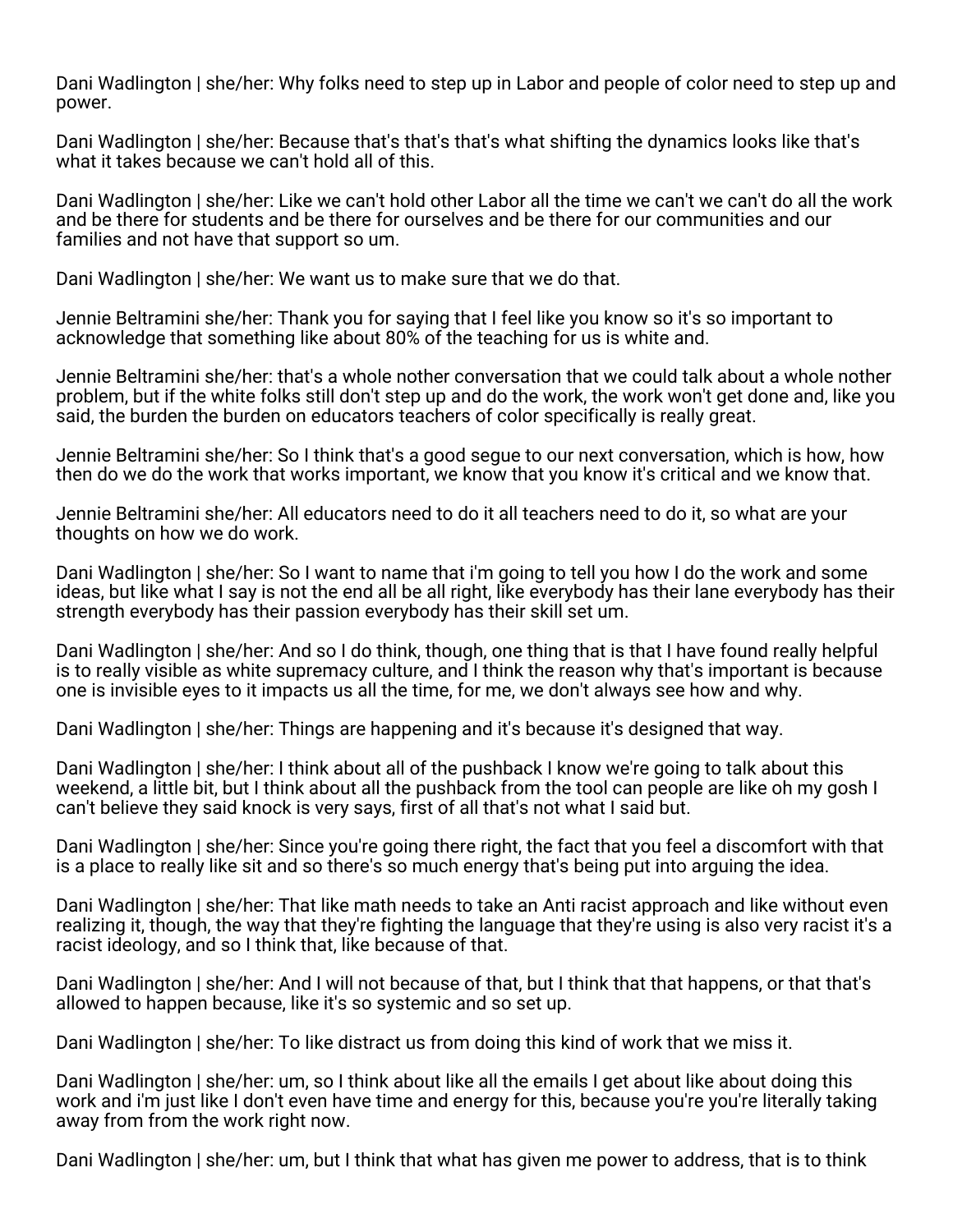about like white supremacy culture.

Dani Wadlington | she/her: And also want to note that, like I call it white supremacy culture, because that is the name that it is given, but I think one, we also have to unpack our language, because I think when we use terms like white supremacy.

Dani Wadlington | she/her: or white privilege, I understand them, intellectually, but then, like the language also.

Dani Wadlington | she/her: makes it seem like if you're white you add therefore privilege and I think, yes, society, but like what do we didn't mean to be colonized that language, because it is not.

Dani Wadlington | she/her: a privilege to be white like just because you are, why does not mean you're suppressing the premises right we'd like this to the idea of being supreme supreme is like big beautiful powerful and like.

Dani Wadlington | she/her: Why are we attaching that to one thing so sorry those a little bit of a side note, but.

Dani Wadlington | she/her: I like to like really think about.

Dani Wadlington | she/her: What white supremacy culture is and particularly as a person of color because um I think that a lot of times.

Dani Wadlington | she/her: Like i've been in spaces, where I or other folks have been like oh i'm like black or on this and I can kind of do no wrong and it's like nah we have my.

Dani Wadlington | she/her: Pregnancy culture in us too, and if we're not mindful about our spaces and about the work that we do, then we can start to perpetuate that without even realizing it and can work against.

Dani Wadlington | she/her: Anti racist work now That said, I think we also need to understand what anti racist work is because, if we stick and stay with.

Dani Wadlington | she/her: White supremacy culture, if we don't actually do the work around anti racism.

Dani Wadlington | she/her: Then we're like more knowledgeable in this thing that exists but we're not more powerful necessarily against it.

Dani Wadlington | she/her: And so i'm one of the things that that you know we've been able to contribute, as this is toolkit right the toolkit is like amazing, and I know i'm mostly talking about what.

Dani Wadlington | she/her: Sorry amazing for the wholesale kit i'm going to focus on strike one um.

Dani Wadlington | she/her: Because I think that that's what we had a hand in, and I think like one it's just powerful because that entire stride was written by all people of color which is like.

Dani Wadlington | she/her: Which is amazing right and then um That was really designed to think about how sort of white supremacy culture comes up in math classrooms all the time.

Dani Wadlington | she/her: All the time we can really thinking about how can we like get away from that, and so I really, really want to as you're looking at the tool kit or, if you have.

Dani Wadlington | she/her: Access looks Okay, and as you're working through it, I think the most important pages on there are eight and nine, which are the characteristics of anti racist math teachers.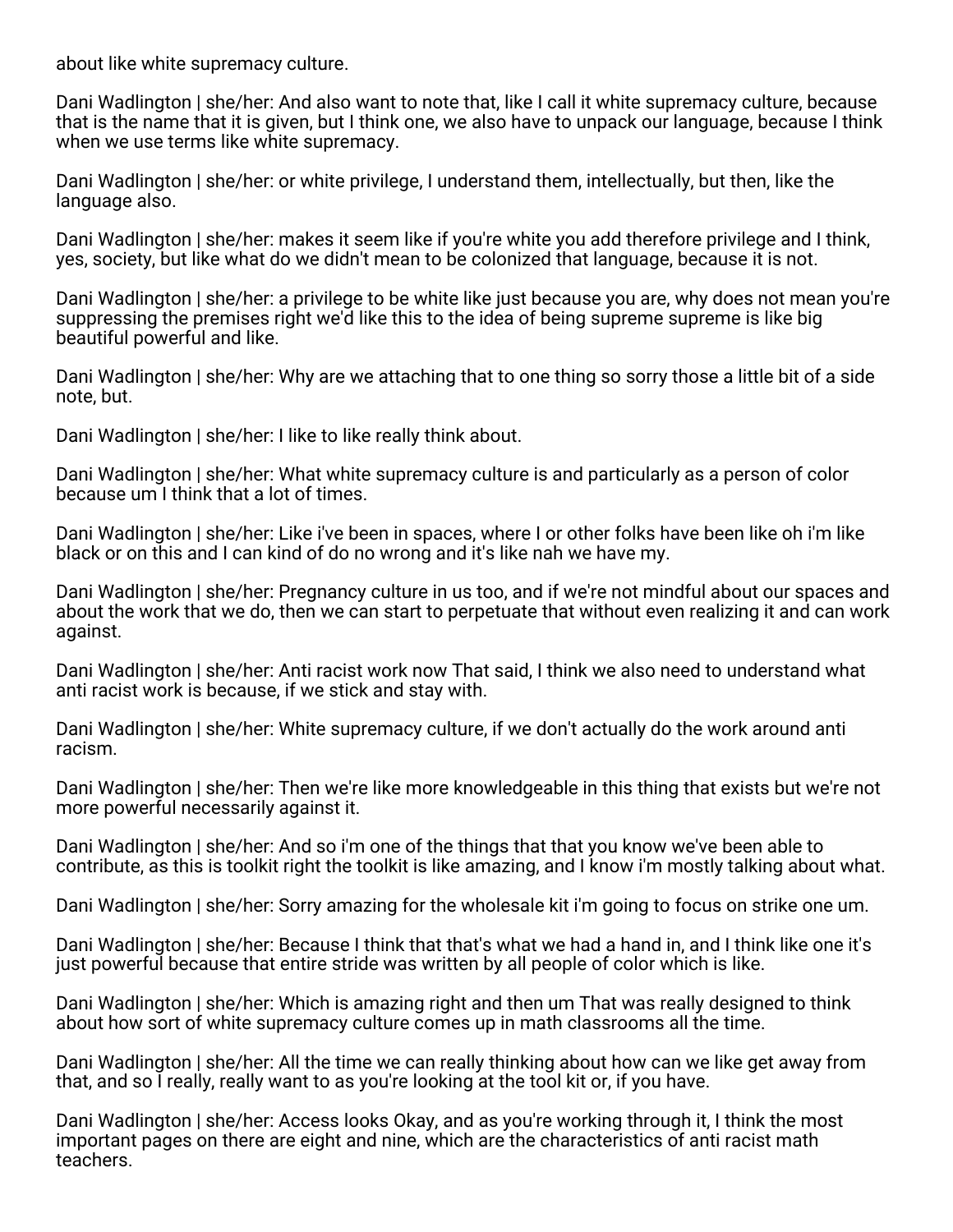Dani Wadlington | she/her: Because it really talks about how to do math differently, and I know that the whole workbook is thinking about like is unpacking white supremacy culture um.

Dani Wadlington | she/her: But the reflections in there are designed for you to take those anti racist practices kind of as like antidotes to this white supremacy culture, so that you can do it, and I think.

Dani Wadlington | she/her: We really want to make sure that you if you're looking at the tool kit and using the tool kit and if you're not a math teacher, you know you can apply those things to your own spaces as well.

Dani Wadlington | she/her: um but to really look at what it means to to do anti racist work in math and for me particular I think i've been working on making rigor accessible and a strong scaffolding.

Dani Wadlington | she/her: And I have really taken that on in distance learning because one we just people are in such different spaces right now.

Dani Wadlington | she/her: So.

Dani Wadlington | she/her: really just trying to think about how do you how do you create and design lessons for all for all the students in your classroom thinking about i'm.

Dani Wadlington | she/her: Not only like thinking about their race, their gender, their all of the multiple identities vested in spring to you, but also their situations to write like what happens if a student can't come to class, what happens if a student is.

Dani Wadlington | she/her: On their phone and they only have one device, what happens if you know, like planning for all of those things, and so i've been really thinking about how do I scaffold um so that the math is still rigorous, but not but not inaccessible but.

Dani Wadlington | she/her: What sometimes happens when people do that is that they over scaffold so also being mindful of like not over scaffolding as well.

Dani Wadlington | she/her: Because we don't also don't want to make assumptions about students, though.

Dani Wadlington | she/her: i've been really thinking about how to do that practically and I can talk more about that if you want to reach out i'm talking more about how I use decimals in particular to.

Dani Wadlington | she/her: To creatively scaffold um, but I think that's the one that's been sitting heavy with me and then also how to make.

Dani Wadlington | she/her: How to make my math space more culturally sustaining and especially when we're not in the classroom and really thinking about that, and I think.

Dani Wadlington | she/her: For me just trying to provide safe spaces for students to be mathematicians and people at the same time, and I mean spending, you know 20 to 30 minutes on Community building and I know that seems like oh my gosh has half the class, but you know what.

Dani Wadlington | she/her: We get through the same amount of work is, as my colleagues who are also i'm not doing them out there, they also do a lot of Community building we use the same thing, so we use the same sources but.

Dani Wadlington | she/her: same resources, but I think that, like you know we're intentional our math department is really intentional about.

Dani Wadlington | she/her: about anti racist work and really showing up and being there for students, I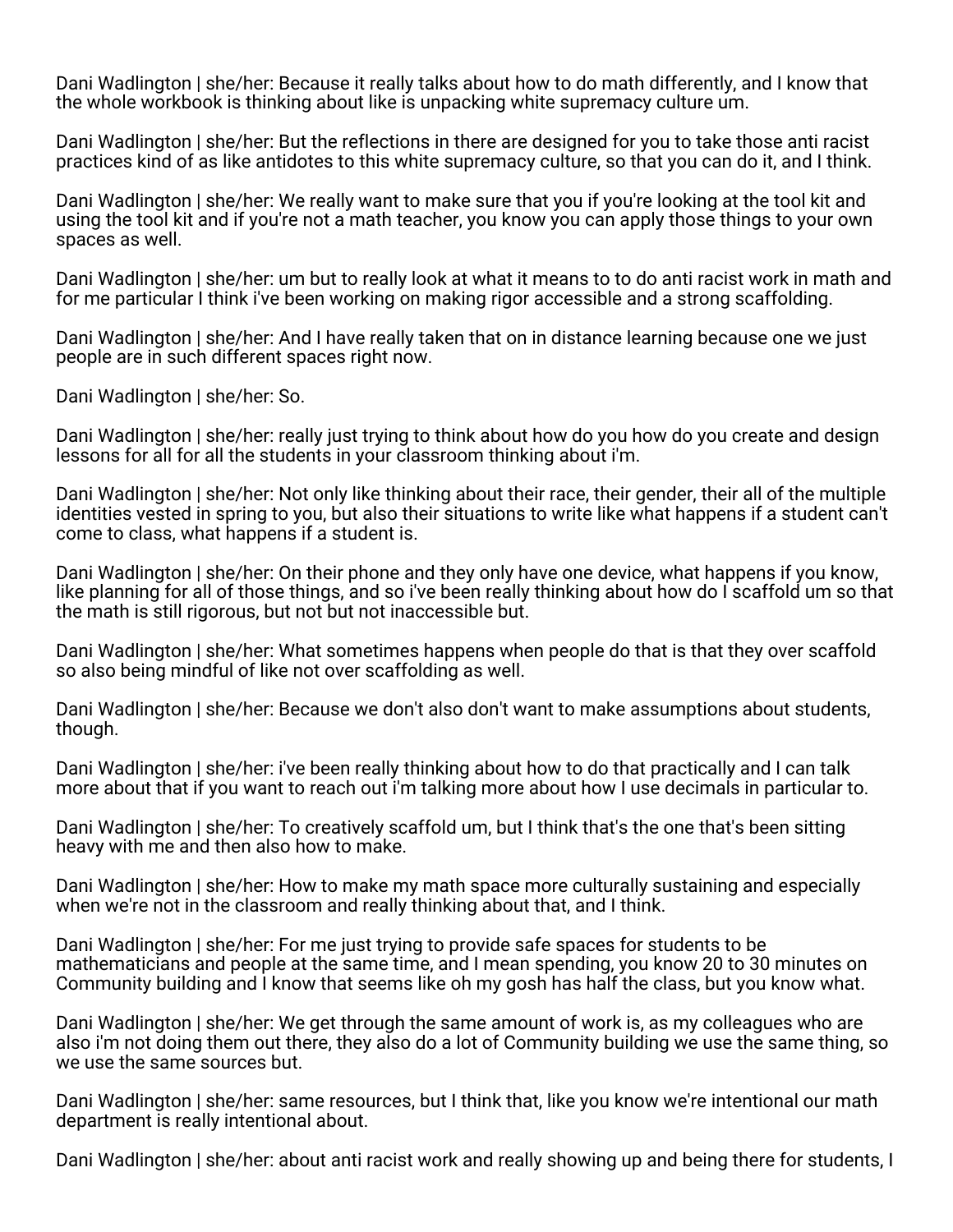say this for myself, but I know that I that other colleagues who have worked with even now and in the past math is my context for what I wanted to teach, it is not like content is not.

Dani Wadlington | she/her: Like math is just like it's the content, but like not right like I want people.

Jennie Beltramini she/her: love them.

Dani Wadlington | she/her: I want people to be able to think I want them to communicate, I wanted to be able to live.

Dani Wadlington | she/her: freely express themselves do whatever they need to do.

Dani Wadlington | she/her: And so, like the way that I might show up in classes like Okay, maybe they don't have to write so like sometimes i'm like I can you explain this I like do you know or tell me what you're thinking and sometimes they draw pictures sometimes they like.

Dani Wadlington | she/her: I really wish that we had a voice recording thing, because then, I know that people would use that instead of typing but, just like giving them multiple ways to express and and be.

Dani Wadlington | she/her: And I think that, like that helps the math get done right a lot of times like particularly a MAC there's like so much anxiety around that.

Dani Wadlington | she/her: And like lowering that is really, really, really important, and you can do that by just letting them be.

Dani Wadlington | she/her: A just honoring who they are, and that in itself is not necessarily a simple thing, but it is something that everyone can do right now just pause take a moment ask them a little bit about themselves.

Dani Wadlington | she/her: As students will share, and if they don't share that's okay.

Dani Wadlington | she/her: Note like maybe they don't want to share, but maybe also like that's just not the culture of the class and you need to think about what shifts you need to make in your class, so that they do feel comfortable sharing.

Dani Wadlington | she/her: um, and I say that, too, because I feel like another thing and distance learning right now that I that I hear a lot from teachers when they're like oh my gosh there's so silent, how do I know that they're there i'm like yo yo when.

Dani Wadlington | she/her: You were asking folks to be silent you're like okay they're paying attention they're silent, I know I know they're paying attention.

Dani Wadlington | she/her: they're doing the same doing the same thing right now so i'm really like honoring students i'm honoring students, where they are and honoring their experiences a promise you, will you will get so much further and whatever it is, you want to teach it to do that.

Jennie Beltramini she/her: I love that um I like how you also like you kind of spoke to both sides of the astride one the the reflection pieces and all the months and.

Jennie Beltramini she/her: I was thinking it's been a little while since i've been in the classroom teaching math but I was thinking how some of those characteristics of white supremacy culture.

Jennie Beltramini she/her: showed up in my classroom and like reflecting on that, when I was a teacher and thinking how.

Jennie Beltramini she/her: Like one right way, like, I always like kids do lots of different methods and solutions and things, but I know still there were some things that I was so set on like this, is the one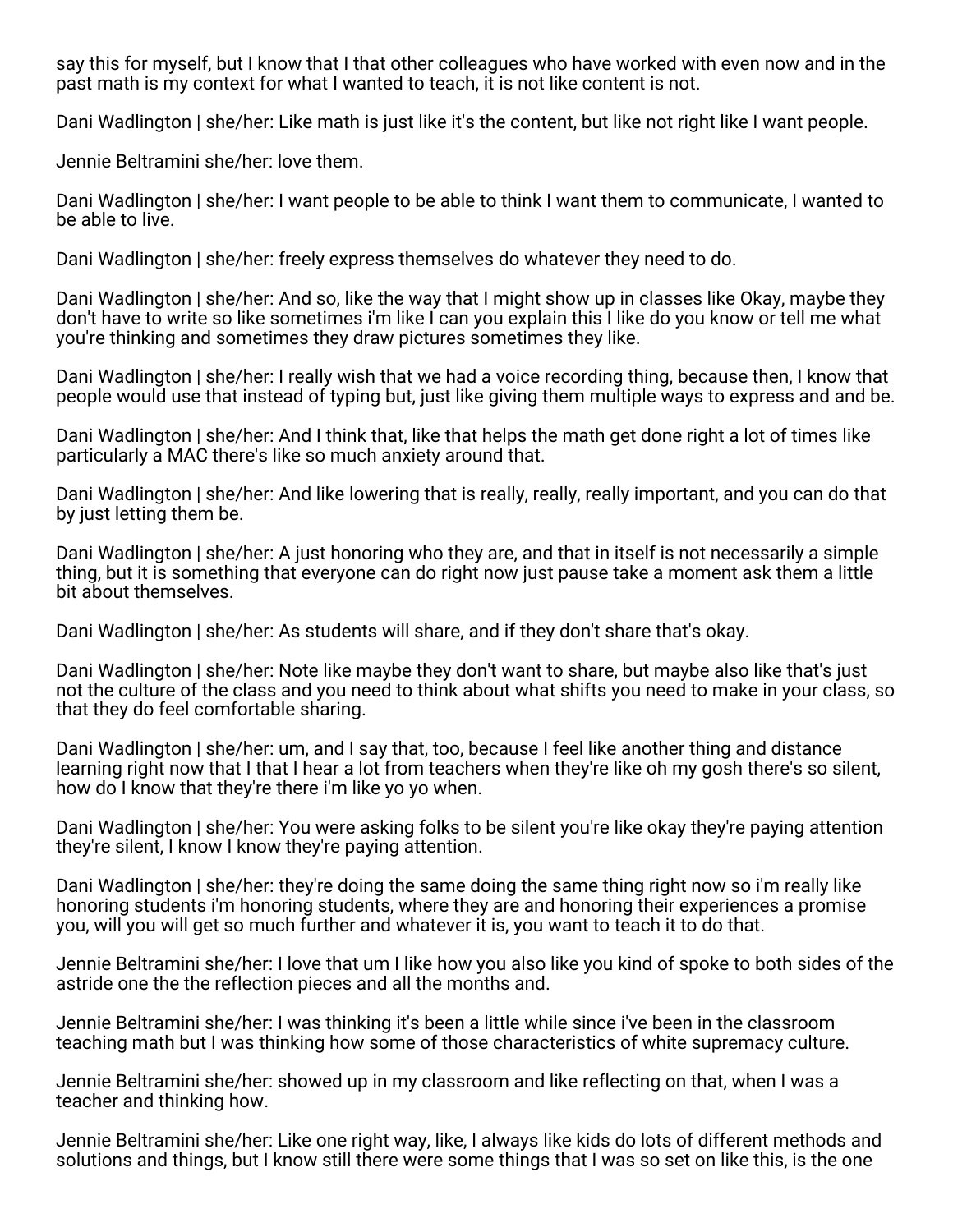this is the right way we're going to do this in this classroom.

Jennie Beltramini she/her: And so I like how that part of it helps teachers reflect on on ways in which that white supremacy culture shows up, but then also like pages, eight, nine, you mentioned is sort of the kind of a playbook for what to do, differently.

Jennie Beltramini she/her: So I know somebody in the chat so that you can do like one example, or I don't know if you have a specific example of something i'm from from like say pages, eight, nine or any any part of the toolkit you know from your classroom or something you've done the students.

Dani Wadlington | she/her: i'm trying to think so um.

Dani Wadlington | she/her: Sometimes okay so right now right, I know, breaking bad is like one movie that I really like everyone TV shows really like, and so I was like, how do you get student like, how do we think about like i'm.

Dani Wadlington | she/her: Like just how do I make area volume surface area, how do I make that important and then I realized like I don't know that I can.

Dani Wadlington | she/her: i'm sure there's a way to make it important, so don't get me wrong so don't misquote me, but I think that, like sometimes we also just need to give students time for fun.

Dani Wadlington | she/her: Right, and I think that, like they had fun figuring out like does Walter white and really have \$80 million and we took like the volume of like money and like.

Dani Wadlington | she/her: Look at the barrels and like found out the volume of the barrels and they're like looking at all of these things and saying like could he actually have that and like.

Dani Wadlington | she/her: i'm just being like whoa like you know, and I mean it's not necessarily like a what they might experience on a day to day, but like it's fun.

Dani Wadlington | she/her: And they had fun with it and man, you know we get to talk about the show, and they get to do that, and so the initial like you know it's just it's just fun for students um.

Dani Wadlington | she/her: that's like more of an example of like to me that's not a direct but a very indirect way of like.

Dani Wadlington | she/her: i'm not so one of the anti racist characteristics, is to make sure that students have access to stem fields and they will get pushed out of math if they don't really like it, and so I think that we really need to figure out how to incorporate fun.

Dani Wadlington | she/her: into the classroom and when I also think about another activity that I had students do it was measuring the ramp so using.

Dani Wadlington | she/her: We use like a squared plus B squared equals C squared and like sine cosine like immerse angles.

Dani Wadlington | she/her: Industry functions to figure out if, like the ramps on our campus where i'm at a compliant.

Dani Wadlington | she/her: Right and so, then it gives us a chance to talk about like what is Ada like How does it affect those what like how many of us.

Dani Wadlington | she/her: walk this world or walk this earth with invisible disabilities or learning differences I don't want to necessarily say disabilities but you know, like.

Dani Wadlington | she/her: And it gives us time and space to like talk about that and still do math, and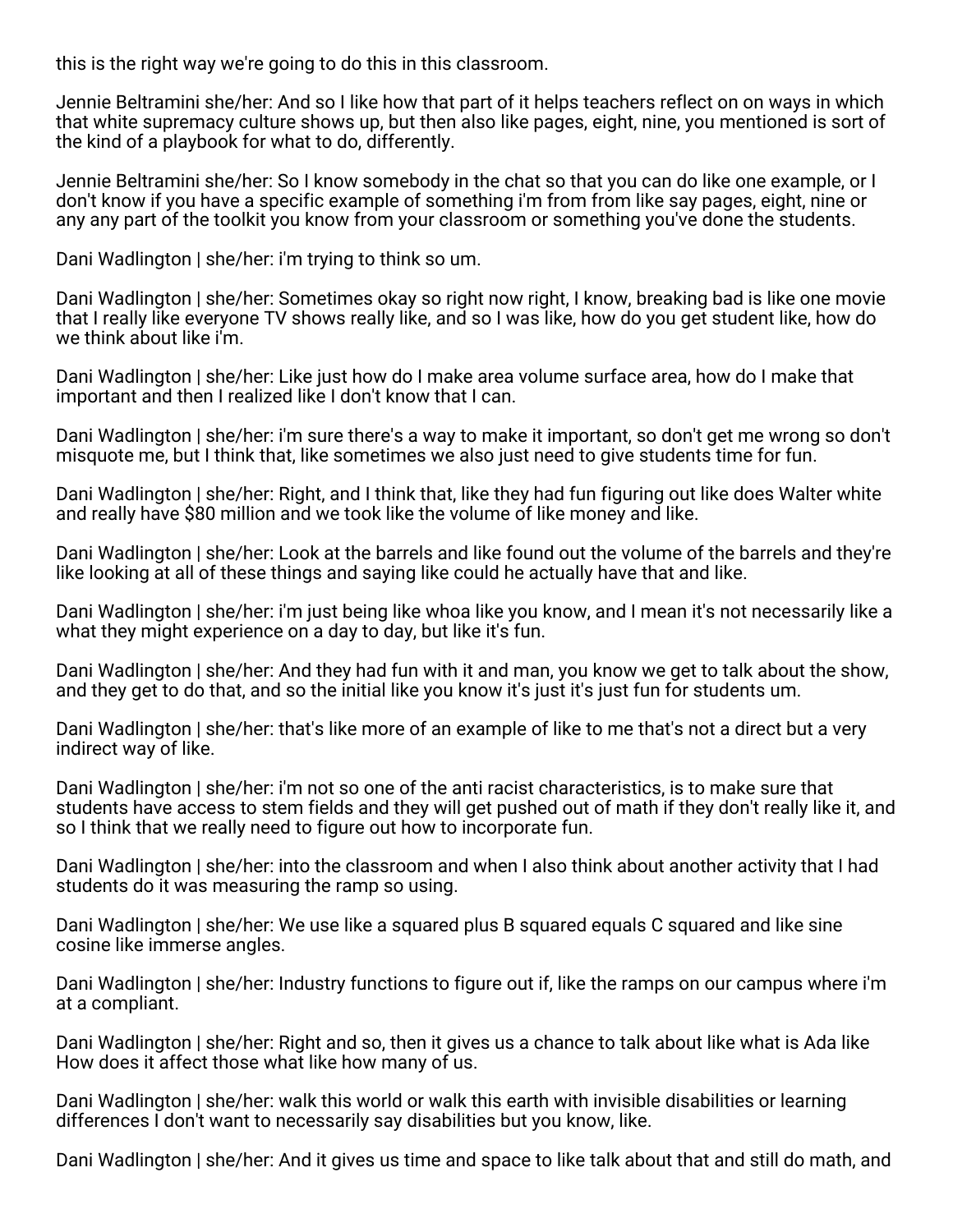so I think that, like.

Dani Wadlington | she/her: there's a lot of different ways that this shows up in sort of the curriculum, but again, it shows up there, because, like, I want to again know who kids are I want them to be comfortable with their experiences.

Dani Wadlington | she/her: And like you know, a kid was talking about breaking bad one day and that's how it happened, I didn't just I wasn't just like let's do breaking bad like that came up because of student was talking about it, and I was, like all right, we can do this, we can do this.

Dani Wadlington | she/her: I love it.

Jennie Beltramini she/her: Thank you for those examples super concrete and helpful and if you can just picture your community of learners in your classroom.

Jennie Beltramini she/her: it's getting into the math so that's exciting um we might have already touched on this, but do you have any like other things that we should be mindful of them are thinking of like you know anti racist classrooms and attending to students.

Dani Wadlington | she/her: I would say, I have two big ones again there's more, but one of them is to really be cognizant of.

Dani Wadlington | she/her: were actually three really be cognizant of intersection ality a lot of times when we start to do outside racist work we get so caught up caught up in race we don't realize how other things like gender sexuality.

Dani Wadlington | she/her: abilities and all these other intersection ality is that folks have and bring with them to the classroom they they get missed or they get overlooked or they get minimized.

Dani Wadlington | she/her: And I want to make sure that that doesn't um but that doesn't happen, and now you really did take an intersection of lanes and approaching this work.

Dani Wadlington | she/her: One first first thing the second thing I hear this a lot.

Dani Wadlington | she/her: Like what happens if I don't have students of color.

Dani Wadlington | she/her: Your white students need this type of work, too, because when they walk out into the world there are other folks and they need it right, like, I think that the work that white folks and white white folks in general need to do is different.

Dani Wadlington | she/her: And I think that, like what that means right needs to be unpacked and that work still needs to happen, whether you have students of color in your classroom or not.

Dani Wadlington | she/her: And then the third thing is to like just continuously do learning right like right now anti racism seems really.

Dani Wadlington | she/her: And once that gets trendy and once we talk about it its name is going to change, but this work will still need to happen um, so I think that, like one things change context changes your values shouldn't even as like you know culture changes and generations change.

Dani Wadlington | she/her: But what that means, then, is like the way that we carry out this work might look different, but the work still needs to get done.

Jennie Beltramini she/her: Thank you, such good important reminders and thinking of um you know how how folks can engage even beyond this copying conversation this evening.

Jennie Beltramini she/her: we're going to transition and give you all a chance to chat with one another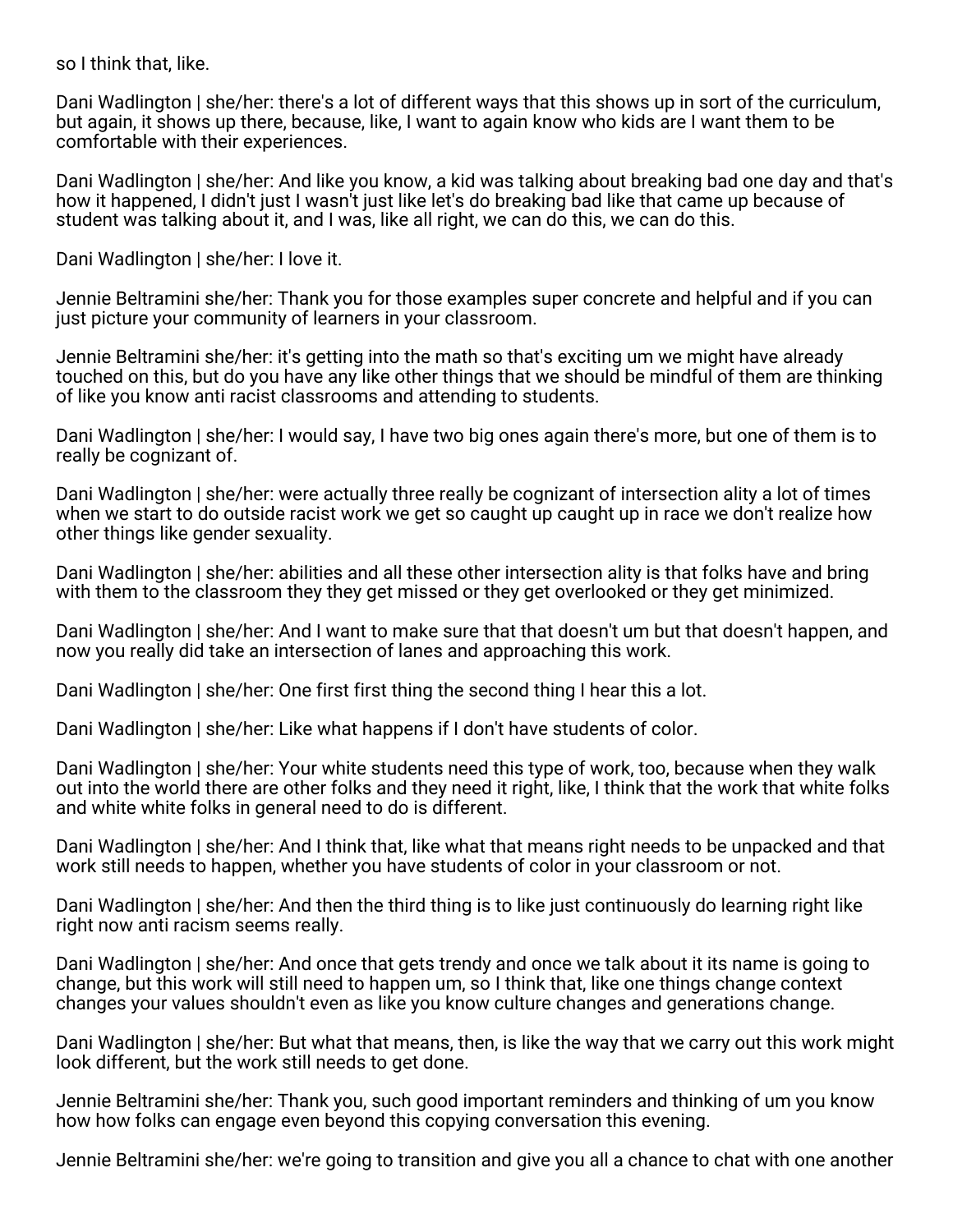on on.

Jennie Beltramini she/her: In breakout groups this evening so i'm just we're going to send you to a breakout groups for just about 10 minutes.

Jennie Beltramini she/her: Hopefully you'll be able to make somebody from maybe another part of the country and other perspective, as you.

Jennie Beltramini she/her: and have some really great conversation about some of the things that Danny shared and some of the things she talked about so when you get into your breakout groups.

Jennie Beltramini she/her: Introduce one another, you can introduce yourself and say what you do and where you're from, and you know, whenever you want to feel comfortable.

Jennie Beltramini she/her: getting to know one another in the breakout group and then feel free to reflect and discuss the conversation that you just heard.

Jennie Beltramini she/her: Anything that stood out to you anything that you want to like discuss with your groups, but we also would encourage you to.

Jennie Beltramini she/her: Open up stride one and just scan pages, eight, nine, I know Danny mentioned those features as sort of a blueprint for anti racist teaching and what of anti racist math classroom might look like and so.

Jennie Beltramini she/her: You could scan those two pages also really quickly and have a conversation around.

Jennie Beltramini she/her: How can we, as a collective group because there's a lot of us on this on this i'm copying conversations my there's a lot of power in this group.

Jennie Beltramini she/her: How can we collectively embody characteristics of anti racist teaching in our roles in our classrooms and our leadership if you're a leader.

Jennie Beltramini she/her: In the role that you hold in schools and school districts so we're going to I think if the keys ready we're going to send you out into breakout groups.

Jennie Beltramini she/her: and have about a 10 minute conversation and we'll come back and have enough time to do Q amp a and so feel free also to hold your questions that you might have for Danny and we'll do that we'll come back.

Jennie Beltramini she/her: Welcome back everyone, we have just about 15 more seconds and then everybody will be brought back and we'll get started again.

Jennie Beltramini she/her: Welcome back all thank you for joining us hopefully you found those conversations engaging and.

Jennie Beltramini she/her: enjoyable and I know that.

Jennie Beltramini she/her: A few of you might have been by yourself, or just one that with one other person, so if that was the case we apologize, we were doing some shuffling mid group to try to make sure everybody had somebody to talk with So hopefully you enjoyed that.

Jennie Beltramini she/her: My colleague vicki is going to share her screen and we have a little bit of time about 15 minutes for some q&a with Danny and so, if you have questions with her you'll be able to.

Jennie Beltramini she/her: Ask those questions.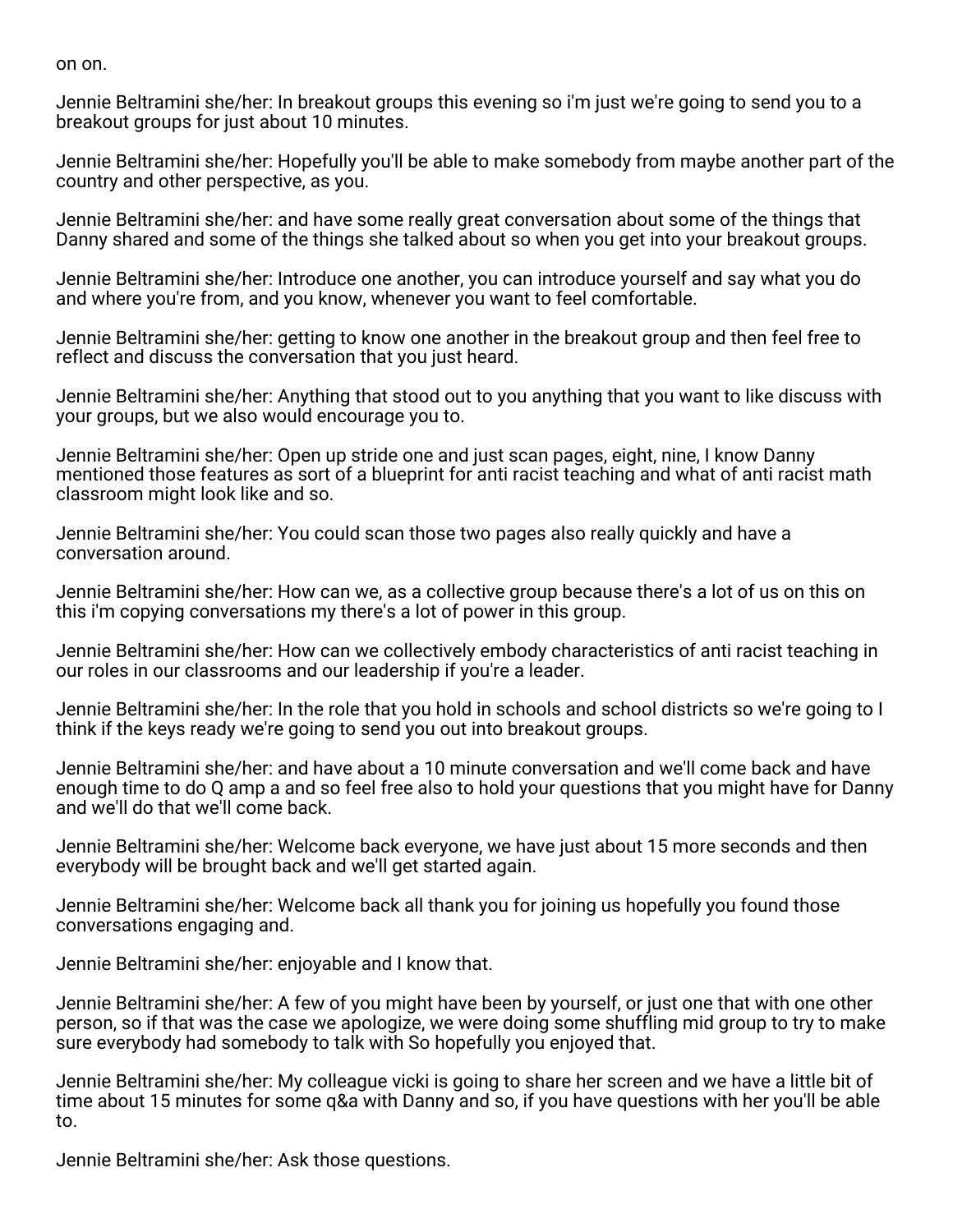Jennie Beltramini she/her: he's going to put up.

Vicky Gonzalez | She/Her: Everyone, yes, so you have the link to our poll everywhere in the chat where you can submit your questions and a boat, the questions of others and and as those come in i'll share my screen, so that you all can see what's happening like.

Jennie Beltramini she/her: Great so go ahead and use that poll everywhere link to add your questions for Danny.

Jennie Beltramini she/her: i'll put it in one more.

Dani Wadlington | she/her: While you all are generating questions we'll go ahead and answer the first one um.

Dani Wadlington | she/her: So I think like, how do you encourage teachers who don't know the right, the right words and fear, making it worse is that one right like fear with this kind of work is kind of inevitable so like know that.

Dani Wadlington | she/her: And own it and then work through it um and I think that, like so we'll share some resources with you, but not having the right language again that's.

Dani Wadlington | she/her: That comes with like reading and making yourself knowledgeable with that language so like I said for myself personally, when I was able to name.

Dani Wadlington | she/her: Things as white supremacy culture, using the specific language that was already in the article which is also linkedin strad went and tried to and i'm talking about the work by TIM okun and Kenneth Jones and it helps me to sort of main why or how this work.

Dani Wadlington | she/her: Is sort of named what I was experiencing so, then I could figure out what I needed to do, and so one, I would say, read read read and there is so much.

Dani Wadlington | she/her: But also like do the work and the only way you're going to find out one that you can do it is by doing it, so I understand that, but it's can be feel fear fearful, at times, but doing it, the only way to know how to do it and make mistakes we all make mistakes right like we all.

Dani Wadlington | she/her: We all have areas of growth and just listen when someone calls you out about something or if you realize your cell phone I was a writer and I didn't feel right.

Dani Wadlington | she/her: It was that reflect on it figure out Okay, what happened, what was going on, what did I do what what was happening and what do I need to do differently and then do that.

Dani Wadlington | she/her: And the more that you do this work, the more the further along you get the more mistakes to me.

Dani Wadlington | she/her: And then you just get better and you get better and get better i'm now saying that doesn't mean i'm not giving you a license to go out there messing things up now don't don't do that.

Dani Wadlington | she/her: But right like when you do make a mistake, because there are people who who do just sometimes it happens only.

Dani Wadlington | she/her: Correct your cords and keep doing it.

Dani Wadlington | she/her: um some strategies and resources so again we'll share some will share some resources, about the work of any Martin.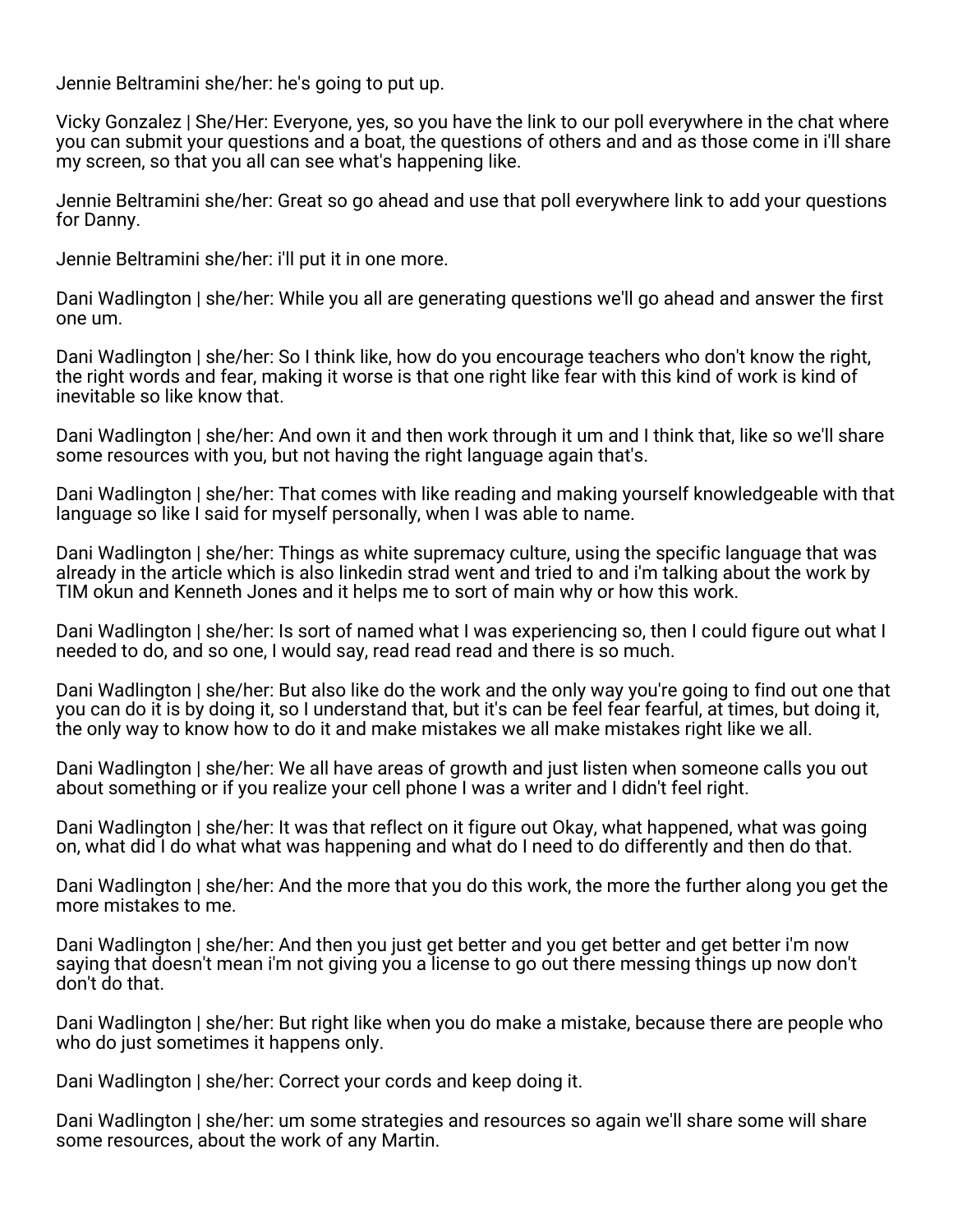Dani Wadlington | she/her: Martin of Russia would see it is carrie coca like that work is really good i'll add that to the resource list as well.

Dani Wadlington | she/her: But there's so much out there that it's hard to like name a few folks, but I think if you read some of the work of the folks I named, it will inevitably give you more links to click on to read other work as well.

Dani Wadlington | she/her: um how our districts systematically reaching teachers with this work um so Okay, this is a really good question because I think that right strike one is written as a one year plan, however.

Dani Wadlington | she/her: It can live past that one year, and some people can't do everything in the toolkit for one year, some folks need to do one.

Dani Wadlington | she/her: Just do one.

Dani Wadlington | she/her: The entire year and that's Okay, I think that we wanted to give as much resources.

Dani Wadlington | she/her: But you don't have to stick with the timeline that is in the toolkit In fact I encourage you to go beyond that extend things as you need to extend them, maybe something isn't.

Dani Wadlington | she/her: You know, maybe that's like oh actually i'm good with that I don't need to do that work move on to a different month I would say okay to not necessarily follow it as as planned.

Dani Wadlington | she/her: Or, as exactly as written and you can also hire kids education consulting we actually have a we actually are working with a district right now doing more in depth question development around the tool kit around the ideas and.

Dani Wadlington | she/her: call us up reach out to us, we can we can make that happen.

Jennie Beltramini she/her: i'll do a plug also Danny for a rehab a series which I hate to plug for it because it's full but we've been leading with Danny and a few other.

Jennie Beltramini she/her: educators and at math at leaders a seminar series around dismantling races and mathematics and while that's full and already started and we are planning to put together an asynchronous course that folks will be able to join and and use as well in the future so.

Jennie Beltramini she/her: I feel like there's there's lots of i've recently learned lots of ways, individual teachers school cohorts and districts have been picking up the toolkit and thinking about ways to use it.

Jennie Beltramini she/her: And it really just takes, I think it just takes a willingness for folks to examine their practice and be reflective and and dig in so.

Jennie Beltramini she/her: Great we have, because I think we have time for another question or two so feel free to pick a question.

Dani Wadlington | she/her: let's see, so I think the corona really get into the pushback, but I think it's just moved for some folks like people will push back against anti racist work always disaster racism does, and so I wouldn't spend your energy.

Dani Wadlington | she/her: Trying to unpack that because it'll make no sense so like just just keep doing this work, I would say, like you know the pushback is welcome, that means we're pushing the right buttons and we're doing the right thing.

Dani Wadlington | she/her: um must have strategies for brand new teachers um I would just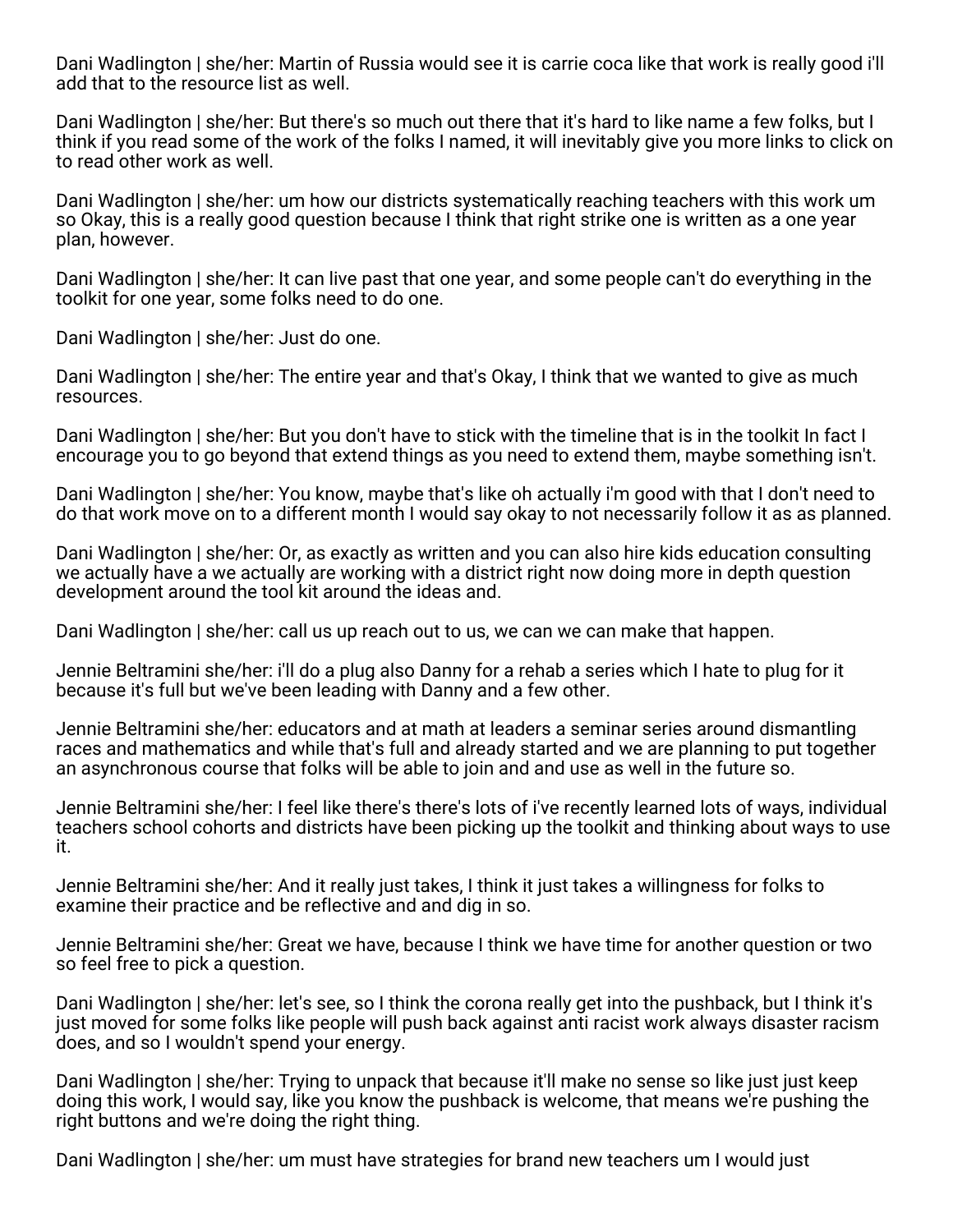encourage you to really question what you just learned teacher education programs are also not doing.

Dani Wadlington | she/her: As as you this work and as you're negotiating like you're you're learning, we really think about.

Dani Wadlington | she/her: Like Am I really doing the right thing at the Institute for me to do it this way.

Dani Wadlington | she/her: Because institutions are typically white spaces.

Dani Wadlington | she/her: And so you want to question i'm question critically what you've learned right don't question yourself so much that you don't do anything.

Dani Wadlington | she/her: By really being mindful do what you can don't overwork yourself, there will, you will have years to continue working.

Dani Wadlington | she/her: prioritize rest how you start off your first year will will your first few years will greatly impact the rest of your own career so treat it.

Dani Wadlington | she/her: Like you would a baby right like it is, it is a big part of who you are what you do and you impact, a lot of lives so just be really mindful and take care of yourself.

Jennie Beltramini she/her: Great picky is there one more, I think we have time for one more question before we close out this evening.

Dani Wadlington | she/her: We go to the next one sorry I want it back question requires a really long response, and so I invite you to ask me back via email um.

Dani Wadlington | she/her: Who grading practices anytime there's grades involved there's always going to be bias and so.

Dani Wadlington | she/her: I don't know that like there is a right way to do that to me it would be no grades.

Dani Wadlington | she/her: That and there are schools that do that so when people say it can't be done it's not true because there are schools that don't have great.

Dani Wadlington | she/her: Great anytime you're evaluating folks there's just there's going to be biased but and so there's not really a way around that.

Dani Wadlington | she/her: There are ways of course to do it more equitably, and there are resources, I see the them dropping them in the link on there are definitely ways to do it better.

Dani Wadlington | she/her: But it's always questioning what is this what is the purpose of this, how is it being used, and if you can't answer those two questions.

Dani Wadlington | she/her: Then.

Dani Wadlington | she/her: I don't I don't really know what to tell you don't have the answers there, but I think that grapes will inherently be an equitable, we can always do better.

Jennie Beltramini she/her: i'm great do you have any thoughts Danny just as a closing idea around the other four strides and I don't know if you want to have any thoughts about the use of them, or where folks should start or.

Dani Wadlington | she/her: yeah, so I would say um, so I would say that.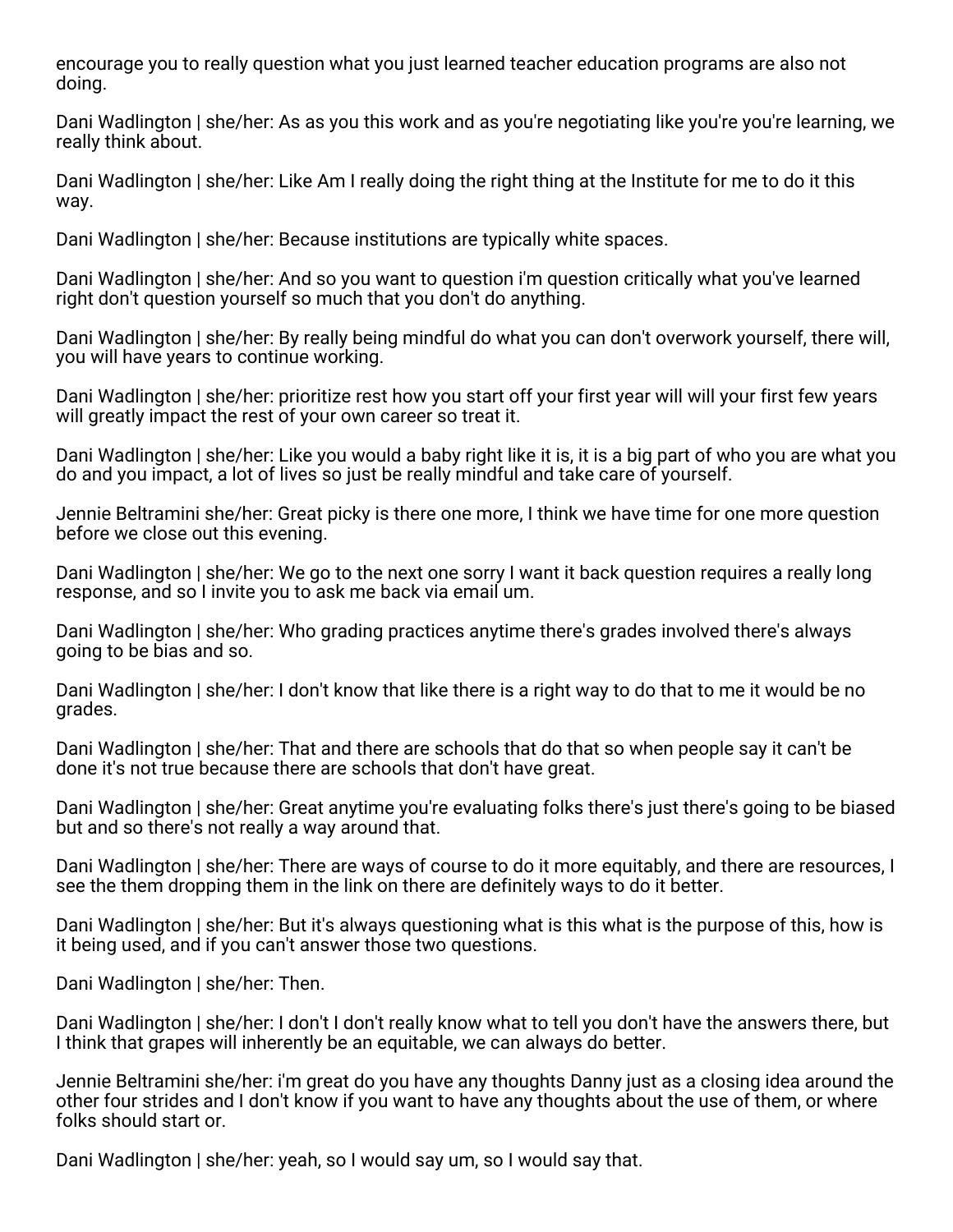Dani Wadlington | she/her: The other ones are not necessarily like timeline.

Dani Wadlington | she/her: Based they are tools that you can use right like coaching tools, you can use and that really would depend on who you're coaching and how your coaching there's tools around.

Dani Wadlington | she/her: Language there's like mapping out the the standards, the one thing I will say is that the tools, though, all of them were written with black students latinx students and multilingual students in mind, particularly in grades six through eight they can be applied the same like.

Dani Wadlington | she/her: They can really be applied to grade levels beyond six through eight and I really do believe that the principles behind the tools which, as you engage with them can be used outside of math as well, and so I would really encourage all the folks who are here, whether you are.

Dani Wadlington | she/her: Whether you are math or not, whether you are a middle school teacher or not to really look at them and think about how they can be how they can be used because they're really powerful tools.

Jennie Beltramini she/her: Great Thank you so much i'm going to go ahead and.

Jennie Beltramini she/her: share my screen and close out and.

Jennie Beltramini she/her: I saw somebody asking the chat about sharing resources, so I want to definitely speak to that.

Jennie Beltramini she/her: So Danny mentioned her consulting organization and so, if you are, I think, somebody dropped the link in the chat also but if you're interested.

Jennie Beltramini she/her: in getting in touch with them, or just staying informed you can follow them on Facebook instagram or Twitter and also on danny's instagram and Twitter are there as well, and so.

Jennie Beltramini she/her: feel free to continue engaging with with Danny and the organization around this working sharing your stories sharing what you all, are doing.

Jennie Beltramini she/her: And and just continuing the conversation um I feel like I don't have maybe the link sorry i'm just.

Jennie Beltramini she/her: I don't vicki do we want to put the link to the resource document in the chat also I don't know that we thank you.

Jennie Beltramini she/her: So Danny Thank you so much janice she helped put together a document of resources and so i'm definitely the whole tool kit all five strides especially started one is a great place to start.

Jennie Beltramini she/her: But we know folks that want to do this work of thinking about anti racist teaching and anti racist math classrooms.

Jennie Beltramini she/her: There might be other ways that you can like dig in, and then the learning is so important and so lots of other amazing resources in that document.

Jennie Beltramini she/her: That you should check out and other some other workbooks even that you could work your way through, and so that's another way to just continue the conversation.

Jennie Beltramini she/her: And I also wanted to just do a quick plug for our upcoming coffee and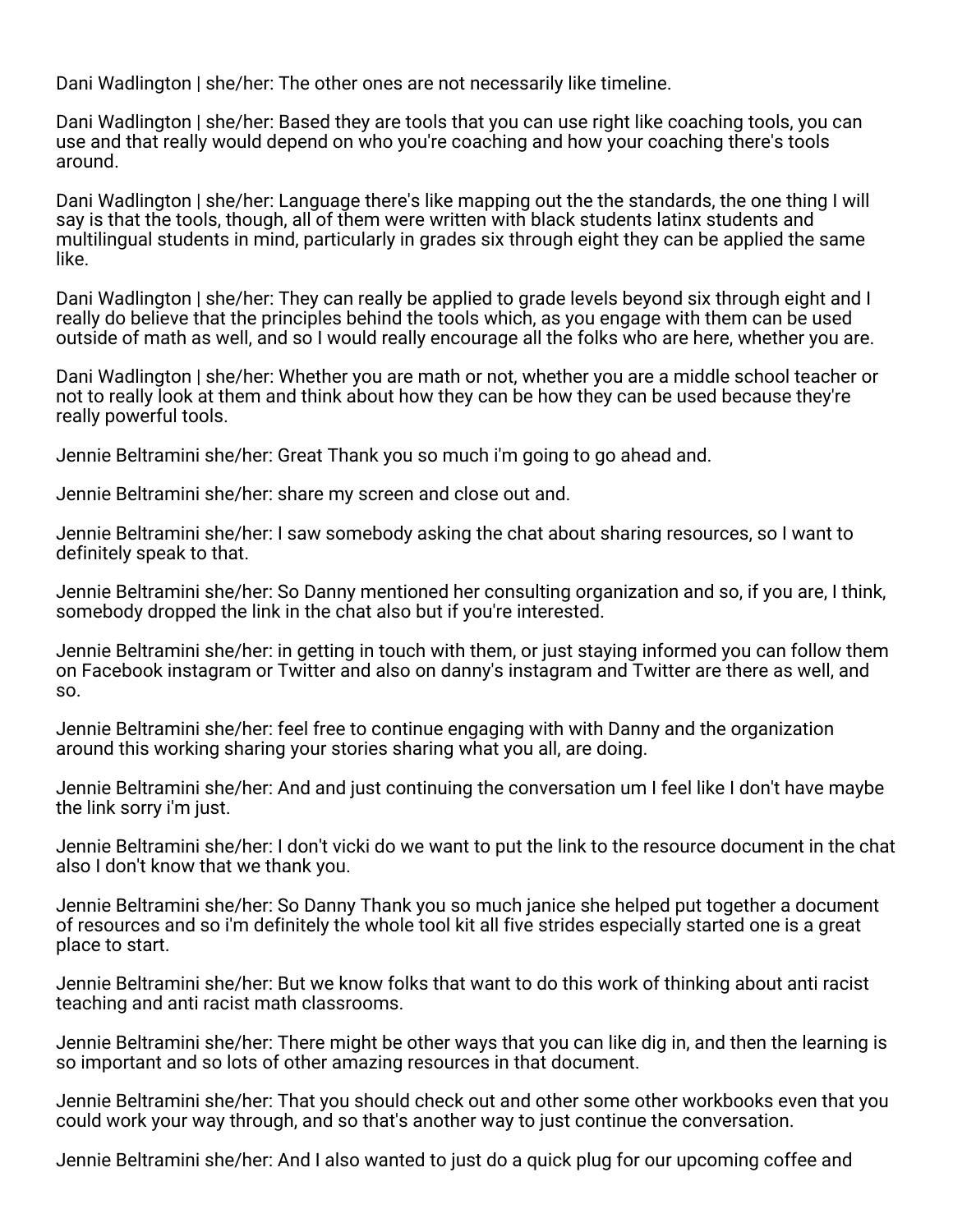conversation.

Jennie Beltramini she/her: And we do this, these about monthly and if you're interested all of the previous ones are on our website on a chief the core.org.

Jennie Beltramini she/her: But the next one is going to be on may 19 and it's around culturally relevant read aloud to the early grades, and so.

Jennie Beltramini she/her: feel free to go to that event brightly to sign up or register for it or share it with colleagues, if you know other people that might be interested in attending that one, and you can just continue to watch that event bright page for our future.

Jennie Beltramini she/her: Opportunities for engagement and with that we have about five minutes left, but I wanted to leave space for you all to provide feedback for us as we continue.

Jennie Beltramini she/her: Doing this work of thinking about anti racism in classrooms and in schools, these coffee and conversations are a big part of.

Jennie Beltramini she/her: That conversation at our organization and so we'd love for your feedback around what you found useful what you found valuable anyways we could get better and improve and also the signup link the core advocate signup will.

Jennie Beltramini she/her: you'll be on our list and we don't send out too many emails, but if you want opportunities invites for future events like this, you should sign up there and you'll get our our.

Jennie Beltramini she/her: Announcements for other professional learning opportunities, like this one and, like the seminar series we're doing.

Jennie Beltramini she/her: So we'd love for you to sign up and be part of that community, and with that any last words Danny that you want to close with.

Dani Wadlington | she/her: I would just say, I want to encourage folks to do this work again, it is not easy, but it is the right thing to do, everyone has space to do this work, everyone has a.

Jennie Beltramini she/her: responsibility.

Dani Wadlington | she/her: To do this work, and so I really want to encourage you to do to really do to do the work you can you can do it, you have to do it and i'm here to do that work with you.

Jennie Beltramini she/her: Thank you Danny, thank you for being with us this evening I know i've.

Jennie Beltramini she/her: Thought a lot about my work and my role my practice and just really love listening to you and hearing your wisdom and their experience, so thank you.

Jennie Beltramini she/her: Thank you all for being with us, thank you for your engagement and for being committed to doing this work that really is so critical for students and for kids so we really appreciate it and hope you'll have a good evening.

Dani Wadlington | she/her: bye everybody.

Gabriel Marr: Thank you, thank you.

Luis Sauceda: Thank you.

Wendy Gamble: Thank you.

Patrice Francis: Thank you.